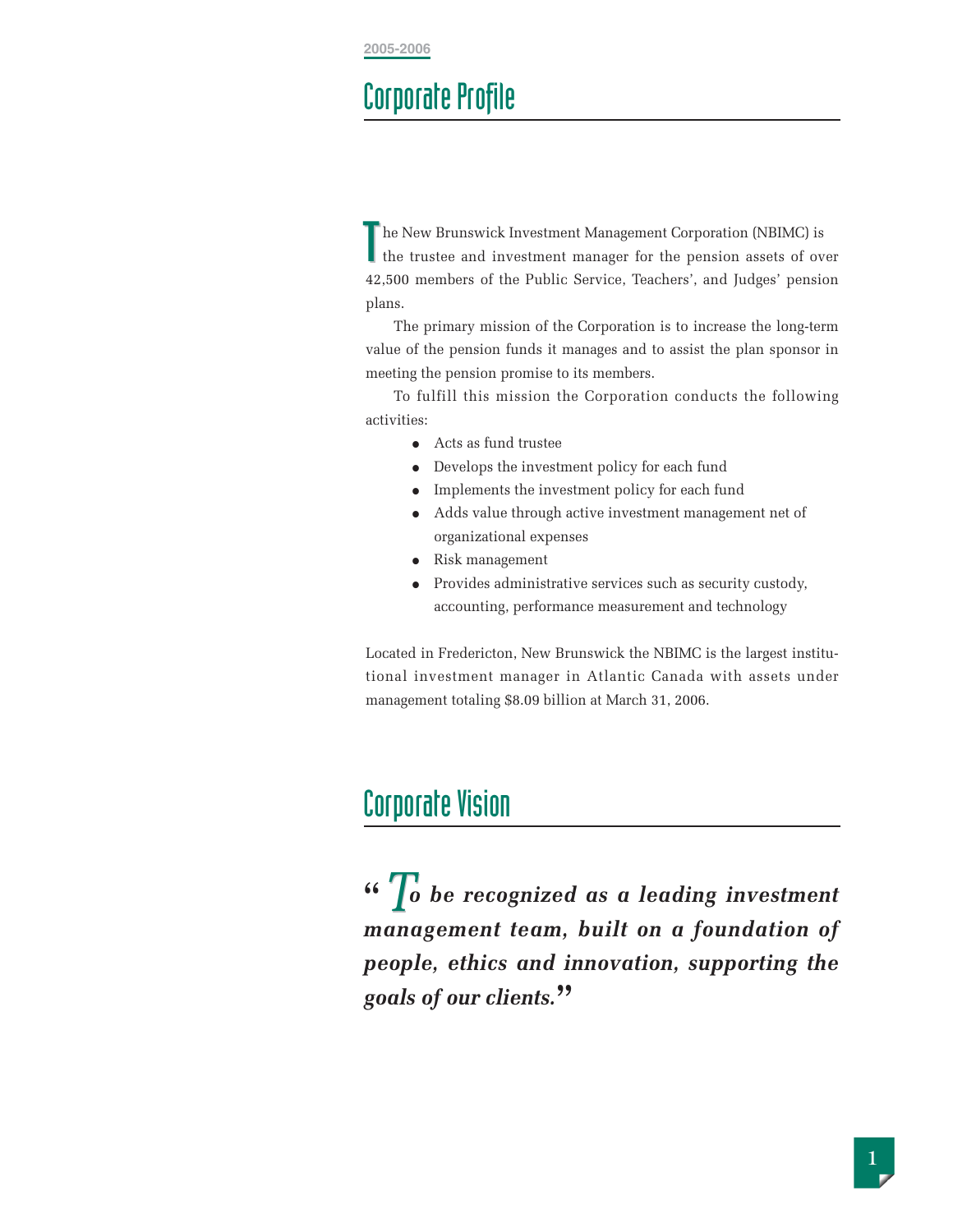# Financial Highlights - as of March 31, 2006

# PUBLIC SERVICE



30% 20% 10% 0% -10% 2002 2004 2005 2006 2003 1997 1998 1999 2000 2001 Annual Returns **Cumulative**  $\Box$ Annualized Returns

**ANNUAL TOTAL FUND RETURNS - 1997-2006**

| 998<br>1997                                                             | 999<br>2000 | 2001  | 2002      | 2003  | 2004      |       | 2006<br>2005 |  |  |
|-------------------------------------------------------------------------|-------------|-------|-----------|-------|-----------|-------|--------------|--|--|
|                                                                         |             |       |           |       |           |       |              |  |  |
| <b>INVESTMENTS BY PORTFOLIO - as of March 31, 2006</b><br>(\$ millions) |             |       |           |       |           |       |              |  |  |
|                                                                         |             |       | 2006      |       | 2005      |       | 2004         |  |  |
| <b>FIXED INCOME</b>                                                     |             |       |           |       |           |       |              |  |  |
| <b>Nominal Bonds</b>                                                    |             |       | \$1,275.2 |       | \$1,101.1 | \$    | 915.1        |  |  |
| <b>Short Term Assets</b>                                                |             |       | 179.5     |       | 247.5     |       | 128.9        |  |  |
|                                                                         |             |       | 1,454.7   |       | 1,348.6   |       | 1,044.1      |  |  |
| PUBLIC EQUITY                                                           |             |       |           |       |           |       |              |  |  |
| Canadian                                                                |             |       | 892.2     |       | 781.8     |       | 1,008.7      |  |  |
| International                                                           |             |       | 960.3     |       | 827.3     |       | 732.3        |  |  |
|                                                                         |             |       | 1,852.5   |       | 1,609.1   |       | 1,741.0      |  |  |
| <b>INFLATION LINKED ASSETS</b>                                          |             |       |           |       |           |       |              |  |  |
| <b>Real Return Bonds</b>                                                |             |       | 497.6     |       | 431.9     |       | 397.8        |  |  |
| Real Estate and Infrastructure                                          |             |       | 173.5     |       | 96.6      |       | 76.3         |  |  |
| Commodities                                                             |             |       | 67.1      |       | 15.5      |       |              |  |  |
|                                                                         |             |       | 738.2     |       | 544.0     |       | 474.2        |  |  |
| <b>ALTERNATIVE INVESTMENTS</b>                                          |             |       |           |       |           |       |              |  |  |
| Absolute Return                                                         |             | 236.2 |           | 206.2 |           | 155.7 |              |  |  |
| <b>Private Equity</b>                                                   |             |       | 51.9      |       | 34.6      |       | 41.5         |  |  |
|                                                                         |             |       | 288.1     |       | 240.8     |       | 197.2        |  |  |
| <b>Total Investments</b>                                                |             |       | \$4,333.4 |       | \$3,742.5 |       | \$3,456.5    |  |  |

Note: Numbers above may not add up due to rounding.

**ASSET MIX - as of March 31, 2006**



**INVESTMENT PERFORMANCE as of March 31, 2006**

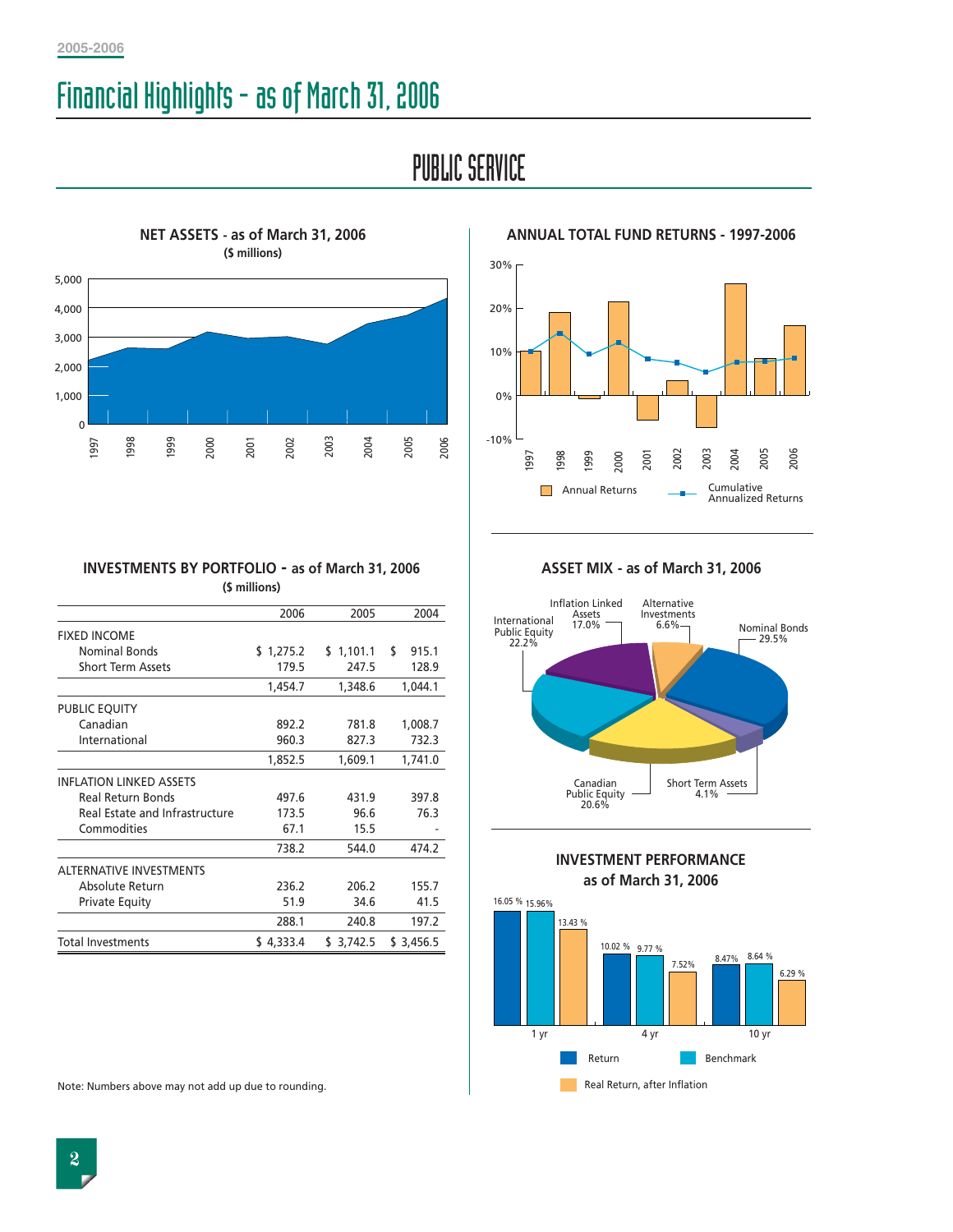#### **2005-2006**

# Financial Highlights - as of March 31, 2006



### TEACHERS'



**ANNUAL TOTAL FUND RETURNS - 1997-2006**

#### **INVESTMENTS BY PORTFOLIO - as of March 31, 2006 (\$ millions)**

|                                | 2006          | 2005        | 2004        |  |
|--------------------------------|---------------|-------------|-------------|--|
| <b>FIXED INCOME</b>            |               |             |             |  |
| Nominal Bonds                  | 1,134.5<br>\$ | \$<br>995.8 | \$<br>846.1 |  |
| <b>Short Term Assets</b>       | 154.5         | 216.3       | 111.9       |  |
|                                | 1,289.0       | 1,212.0     | 958.0       |  |
| PUBLIC EQUITY                  |               |             |             |  |
| Canadian                       | 730.4         | 651.1       | 868.0       |  |
| International                  | 791.6         | 691.1       | 623.4       |  |
|                                | 1,522.0       | 1,342.2     | 1,491.4     |  |
| <b>INFLATION LINKED ASSETS</b> |               |             |             |  |
| Real Return Bonds              | 465.4         | 410.5       | 385.2       |  |
| Real Estate and Infrastructure | 149.3         | 84.5        | 68.0        |  |
| Commodities                    | 57.7          | 13.5        |             |  |
|                                | 672.4         | 508.6       | 453.2       |  |
| <b>ALTERNATIVE INVESTMENTS</b> |               |             |             |  |
| Absolute Return                | 200.5         | 180.4       | 137.1       |  |
| <b>Private Equity</b>          | 44.7          | 30.2        | 37.0        |  |
|                                | 245.2         | 210.6       | 174.0       |  |
| <b>Total Investments</b>       | \$3,728.6     | \$3,273.4   | \$3,076.7   |  |

#### **ASSET MIX - as of March 31, 2006**







Note: Numbers above may not add up due to rounding.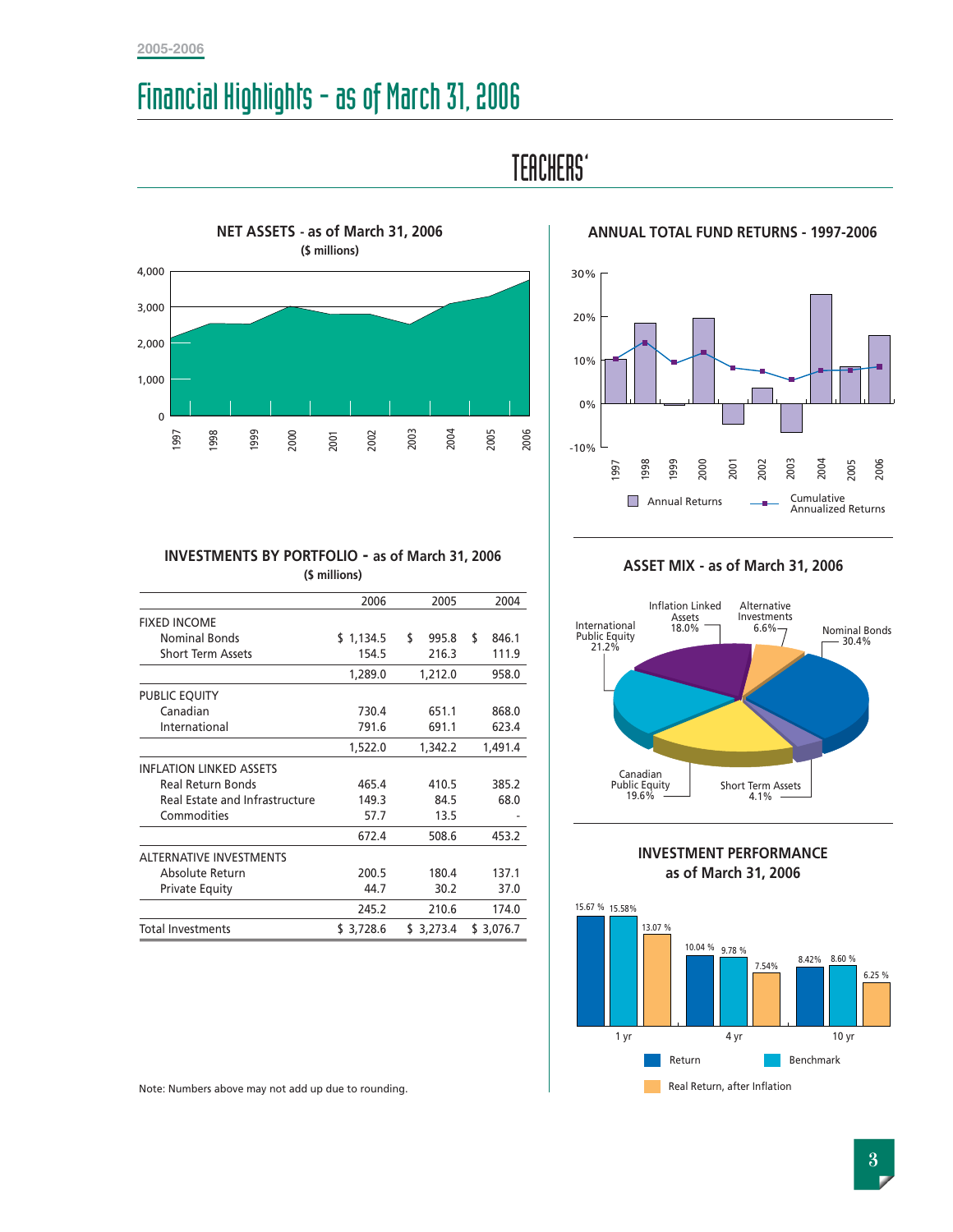# Financial Highlights - as of March 31, 2006

JUDGES'





**ANNUAL TOTAL FUND RETURNS - 1997-2006**

| \$<br>5.0<br>0.9<br>5.8 |
|-------------------------|
|                         |
|                         |
| 7.6<br>5.4<br>13.0      |
| 2.8<br>0.5              |
| 3.4                     |
| 1.1<br>0.3<br>1.4       |
| 23.6                    |
| \$                      |

**ASSET MIX - as of March 31, 2006**



**INVESTMENT PERFORMANCE as of March 31, 2006**



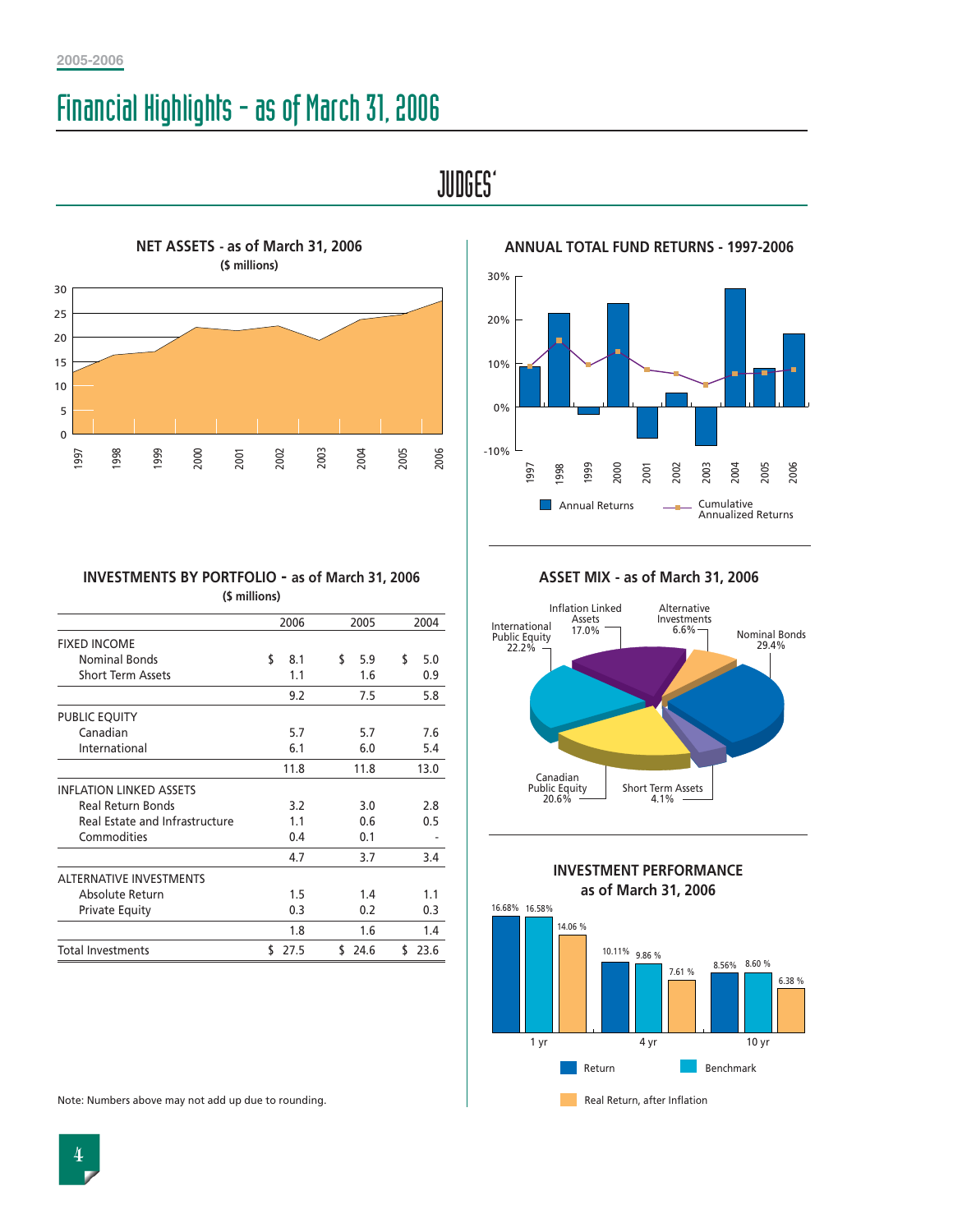**2005-2006**

# Board of Directors



**Wiktor Askanas** Director



**Réjean Bossé** Director



**Ronald J. LeBlanc, Q.C.** Director



**Gilles Lepage** Vice-Chairperson of the Board Chairperson of Audit Committee



**Sharon MacFarlane, CA** Director (ex officio)



**John Mallory** Director (ex officio, non-voting)



**G. W. McMullen** Chairperson of the Board



**Don Moors, FCMC** Director



**John A. Sinclair** President and Chief Executive Officer Chief Investment Officer



**Richard C. Speight, Q.C.** Chairperson Governance Committee Interim Chairperson Human Resource Committee



**Reno Thériault** Director



**Michael W. Walton** Director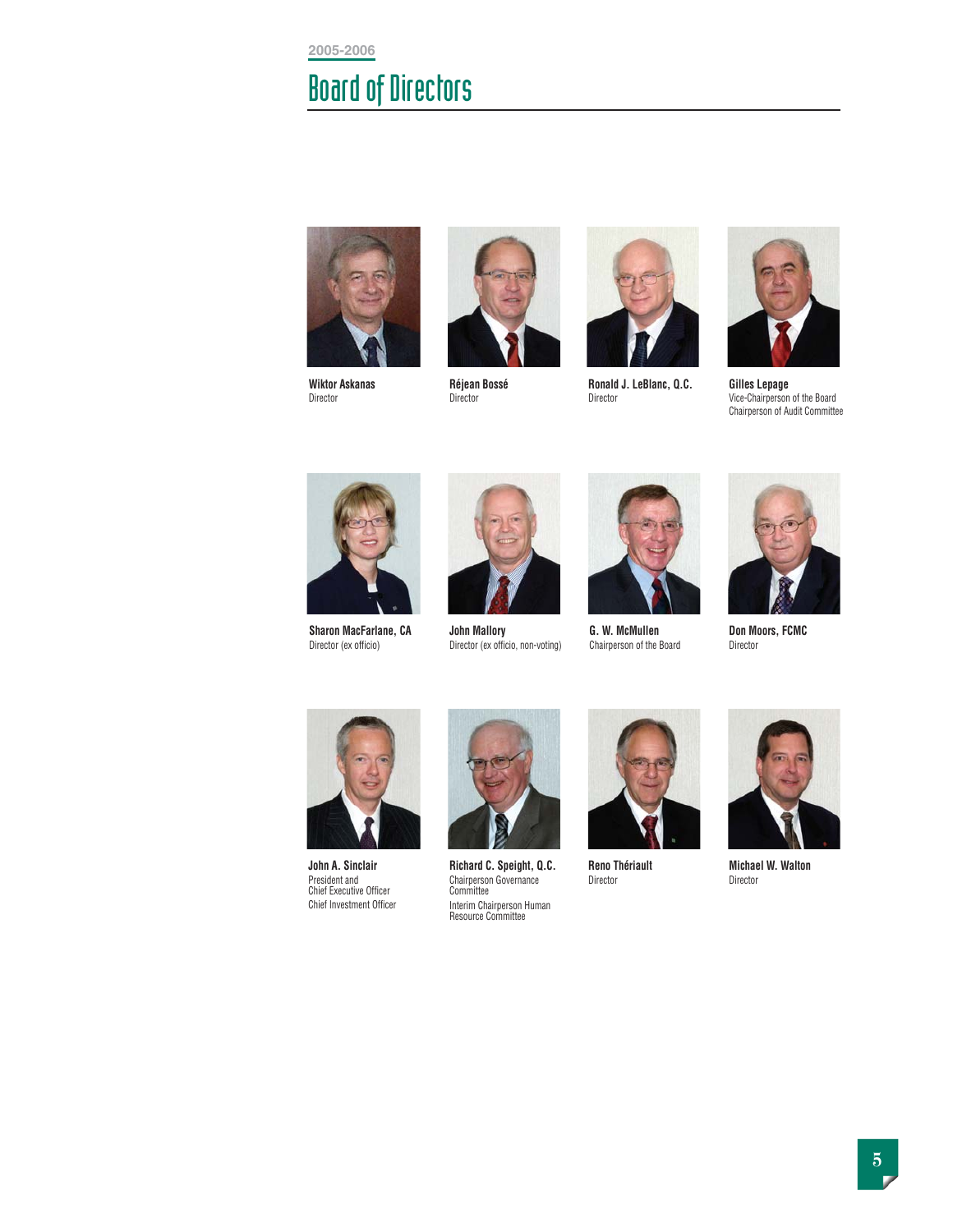# Letter to Stakeholders

e are very pleased to report on another successful year for NBIMC, and to also mark the 10th anniversary of the Corporation. **Results versus Objectives**<br>
successful year for NBIMC, and to also mark<br>
Upon the conclusion of a

#### **The Decade Past (1996 to 2006)**

Over the past decade NBIMC has grown from a relatively small group of 13 employees managing \$3.9 billion across four asset classes into an experienced institutional pension fund manager with 36 employees, who are managing over eight billion dollars (\$8.1B) across fourteen different asset classes. Investment returns over the decade have been a very respectable 8.45% per annum in nominal return terms, and 6.27% per annum in real (inflation adjusted) return terms. Both of these annual return measures are well ahead of the annual actuarial returns required by each of the plans under management.

By remaining true to our long-term investment approach we have been able to build a very respectable track record against our peer public sector pension plans and diversified pool pension fund managers. NBIMC has added approximately \$4.7 billion in investment returns since inception, which has included periods of good overall market conditions as well as periods that were significantly more challenging.

Over our first ten years we have been able to provide very respectable investment returns by operating within our legislative mandate. This performance, in combination with the support of the plan sponsor, has helped to significantly improve the funding status of the pension funds under management.

Upon the conclusion of our first decade of operations we thought it would be helpful to report and reflect against how the Corporation has succeeded against the objectives outlined in the New Brunswick Investment Management Corporation Act that created NBIMC. They are as follows:

*Section 4: The objects and purposes of the Corporation are* 

- *a) to act as trustee for the funds referred to in subsection 14(1),*
- *b) to provide investment counseling services and other services in respect of the funds referred to in section 15,*
- *c) to promote the development of the financial services industry and capital markets in the Province, and*
- *d) to carry out such other activities or duties as may be authorized or required by this Act or the Lieutenant-Governor in Council may direct.*

We are pleased to report that significant progress has been made against each of these four objectives. Over the past ten years we have used this forum to report on our progress mainly against objective "a","b", and "d". This year we would also like to outline in more detail our progress versus objective "c".

The existence of the Corporation in its own right has helped to significantly develop the pension fund management industry in the province. As mentioned above, we have 36 people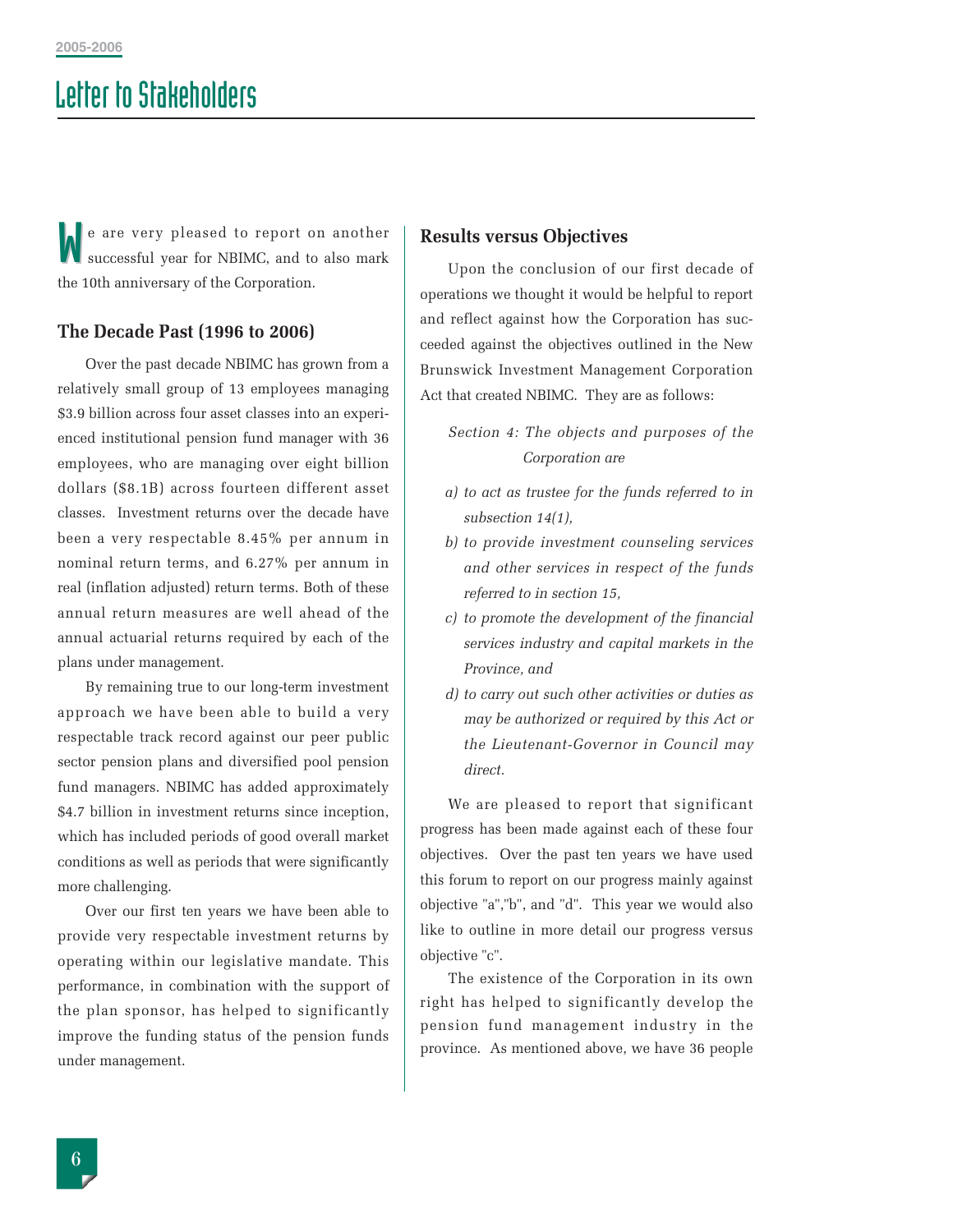working here in New Brunswick, managing over eighty percent of our \$8.1 billion in assets under management. We are now the largest fund manager east of Montreal in terms of assets under management. A significant portion of our operating expenses get reinvested here in the Province versus in the more typical central Canadian or foreign money management centres.

NBIMC has also developed both a private equity and private debt portfolio which invest in locally based investment opportunities. While this activity is first and foremost driven by our fiduciary duty as a trustee for the funds under management, we have been able to invest in a number of provincially based opportunities that provide attractive risk and return characteristics. An example of this activity was an investment made in the Medavie–Blue Cross organization during the fiscal year.

Another significant achievement has been our partnership with the Student Investment Fund at the University of New Brunswick. This initiative has played a large part in helping the university develop a program of excellence in regards to training investment management professionals, while also helping us to develop a locally based talent pool of potential employees.

Finally, NBIMC has a long standing external equity investment mandate with Louisbourg Investments. As well, our legal counsel, external audit, and internal audit services have been developed and provided by local firms.

#### **Fiscal 2005-06**

During fiscal 2005-06, net assets under management increased to \$8.089 billion from \$7.045. This increase in assets resulted from \$1.11 billion

in net investment earnings, \$127 million in special funding payments from the plans' sponsors, and net pension payouts of \$183 million. Management was also successfully able to add approximately \$14.2 million of the net investment earnings through active portfolio management activities.

NBIMC continues to deliver both nominal and real (inflation adjusted) investment returns that meet long-run actuarial requirements. We also continue to contribute additional value versus our various market benchmarks. This additional value not only covers the expenses of the Corporation but adds significantly to each plan's asset base. In the following report we are pleased to provide further detail on the Corporation's mandate, activities and results.

In summary, the Corporation has made the following important accomplishments during the year:

- Exceeded both the nominal and real return actuarial targets,
- Completed an asset mix review and target asset mix adjustment for the Judges' Pension Plan upon receipt of the April 2004 actuarial valuation,
- Continued to add relative value to the portfolios through active investment management,
- Broadened our own internal investment management activities,
- Initiated an internal audit relationship with an independent service provider, and
- Finalized our recent asset diversification work, which improves the implied risk in the overall plan portfolios.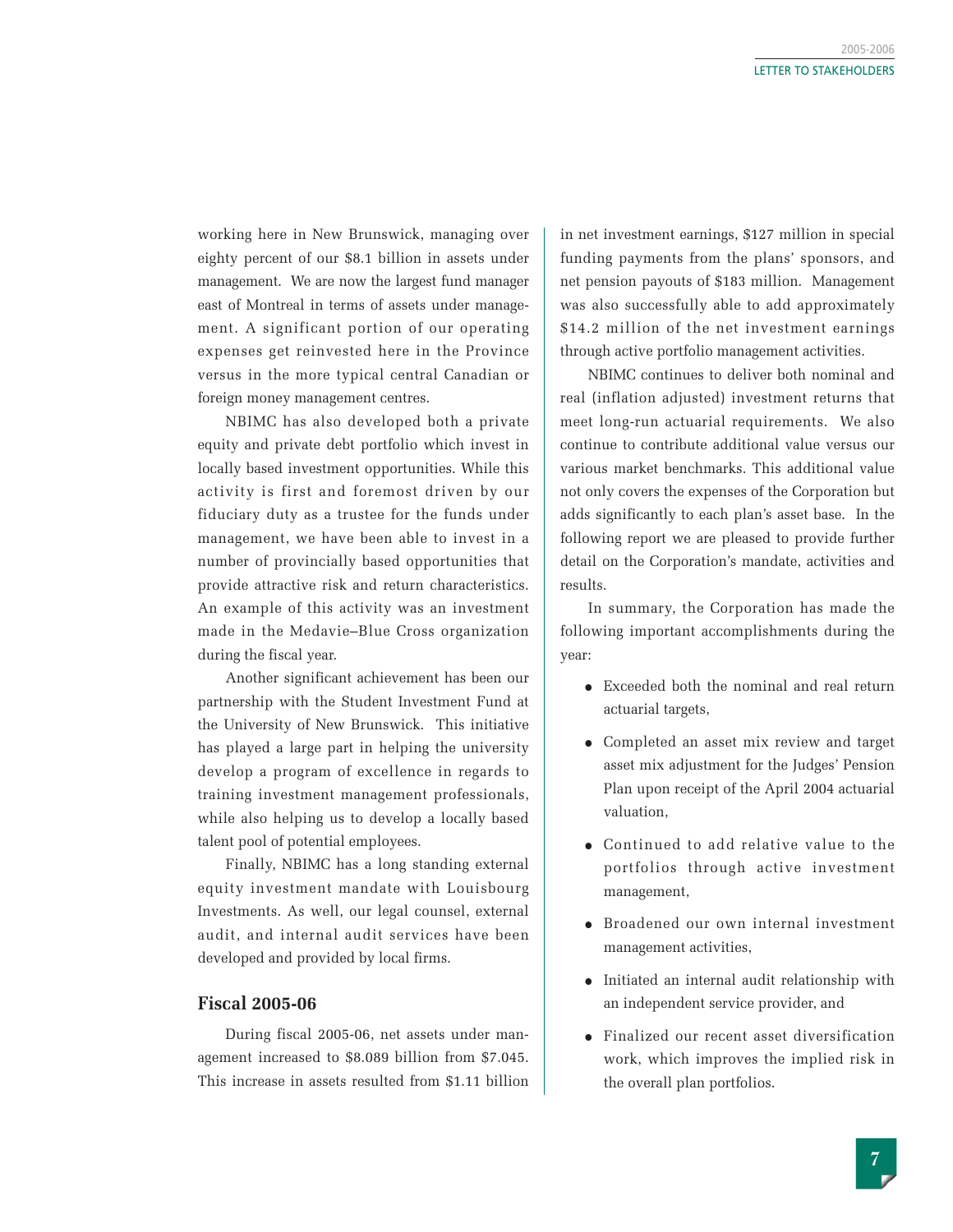#### **Appreciation of Dedicated Service**

We would like to recognize our Board for their efforts and support to the Corporation during the year. Service on the Board is a major responsibility and a significant commitment which is greatly appreciated.

A special recognition and thank you is warranted for the contribution of Mr. Rowland Frazee, Mr. Dawson Murray, Ms. Eileen Pike and Mr. William Tozer, whose term on our Board ended during the year. Mr. Frazee and Mr. Murray were both founding members of our Board and helped establish a solid foundation of governance and oversight that has served the Corporation well. Ms. Pike and Mr. Tozer both joined the Board in the year 2000 and have provided dedicated service to both the Board and its Human Resources Committee during their tenure.

We welcome the appointment of four new Board members in early 2006. Mr. Reno Thériault, Mr. Don Moors, Mr. Réjean Bossé, and Mr. Michael Walton joined our Board effective March 2nd and we look forward to their input and contribution.

On behalf of the Board we also wish to thank our team of professionals at NBIMC for their diligence and hard work. The continued successes we outline in this report can be attributed to their ongoing commitment and dedication to the task at hand.

Finally, as noted last year, we remain focused on the work ahead. At the time of writing last year's annual report in early fiscal 2005-06 the financial markets remained extremely volatile and we identified a number of concerns for the year ahead. While the markets did remain volatile, absolute investment performance was much better than expected. All of our asset classes provided positive returns and each of the public equity markets we invested in provided double digit gains. Valuations across most asset classes remain at historically high levels, and we remain cautious about what the near term may bring. Like last year however we remain confident that we have the strategy, people and processes in place to continue to meet the long-term goals of our stakeholders.

Sincerely,

<u>I</u>num

**G.W. McMullen** Chairperson

**John A. Sinclair** President and Chief Executive Officer Chief Investment Officer

*May, 2006 Fredericton, New Brunswick*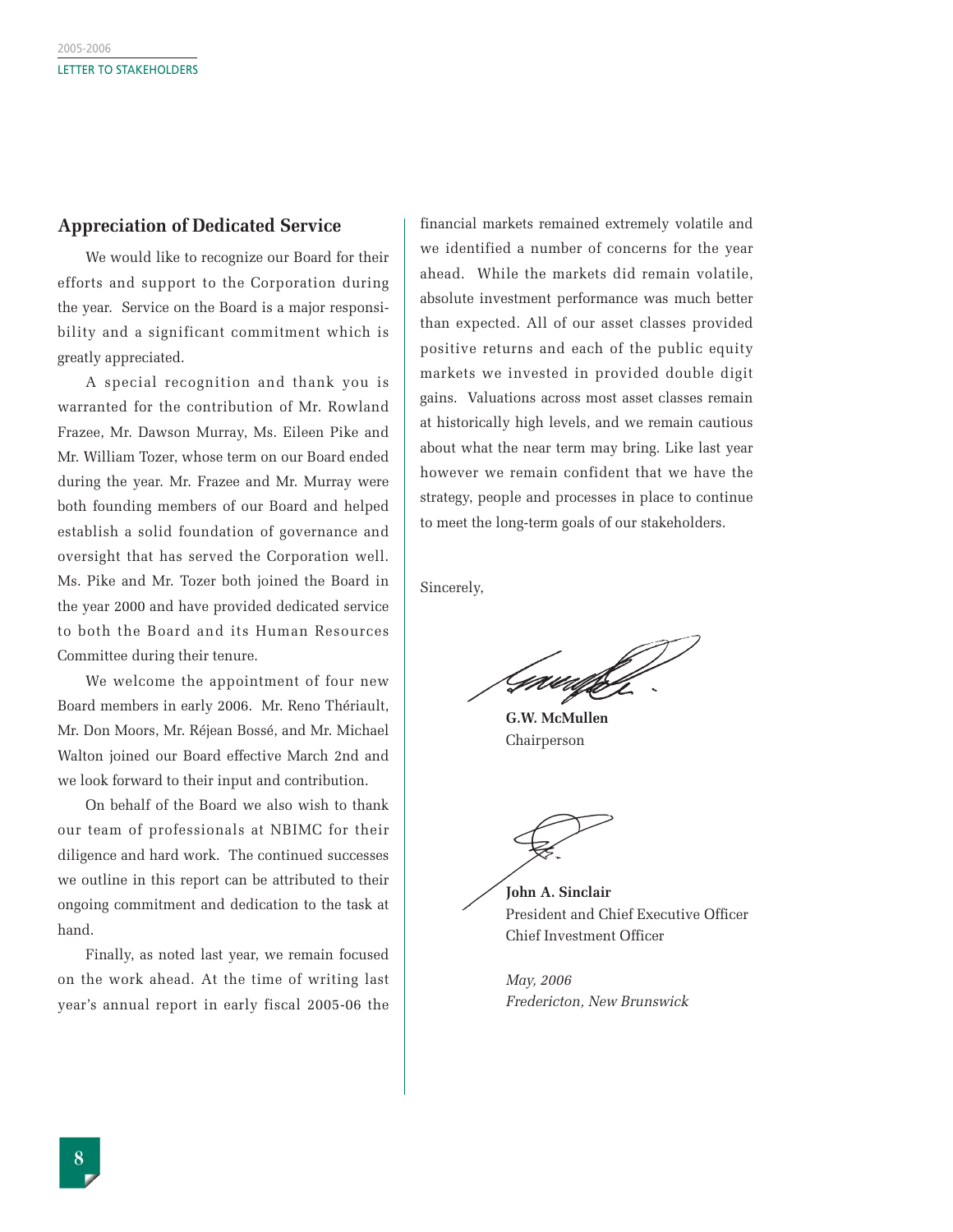### Plan Governance

BIMC is a crown Corporation, which was established under the New Brunswick Investment Management Corporation Act. The Corporation is primarily responsible for providing investment-counseling services, and to act as trustee for the three pension funds under management.

The selection process and duties of the NBIMC Board of Directors are outlined in the Act. Governance of the organization is the primary consideration of the Board. The Board ensures that all of the Corporation's transactions are conducted on a purely commercial basis and that decisions and actions are based on sound business practices. There are three established Committees of the Board that have been set-up to assist in fulfilling its responsibilities: an Audit Committee, a Human Resources Committee and a Governance

Committee. Board and Committee attendance during the fiscal year was 81.4%.

The full Board convened eight times during the year. One of the meetings included a review of the financial position of the Judges' Pension Plan, and subsequently approved a revised asset mix for that fund. These changes are discussed in further detail in this annual report. The Audit, Human Resources and Governance Committees met at regular intervals throughout the year.

The day-to-day management of the Corporation is delegated to the Chief Executive Officer, while investment related matters are delegated to the Chief Investment Officer.

The Province of New Brunswick is the sole sponsor for the funds under management and is responsible for pension plan design, which includes contribution and benefit levels.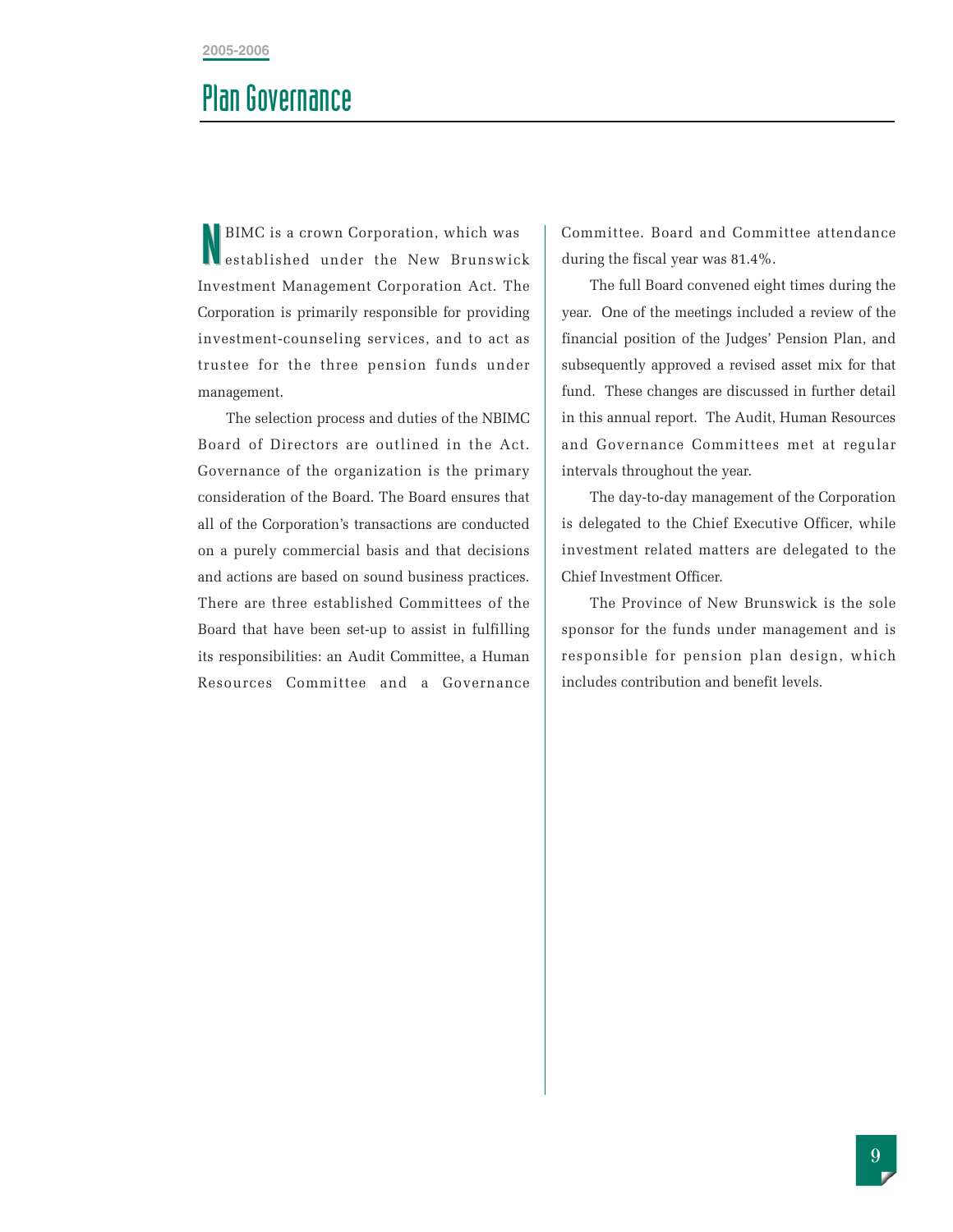# NBIMC's Investment Beliefs

he Corporation operates under a few basic investment beliefs, upon which we continually reflect when setting investment strategy. These beliefs are: T

- **i.** NBIMC is a relatively low risk asset manager when compared to its peers.
- **ii.** Real Return Bonds, because of their long-term inflation-linked characteristics, are considered to be an excellent match for pension liabilities.
- **iii.** New asset classes and strategies are introduced incrementally in order to progressively gain experience and to minimize transition costs.
- **iv.** The establishment of the appropriate asset mix for each of the funds under management is heavily influenced by both the actuarial profile and funding status of each plan.
- **v.** NBIMC believes that market inefficiencies present opportunities to add value through active management.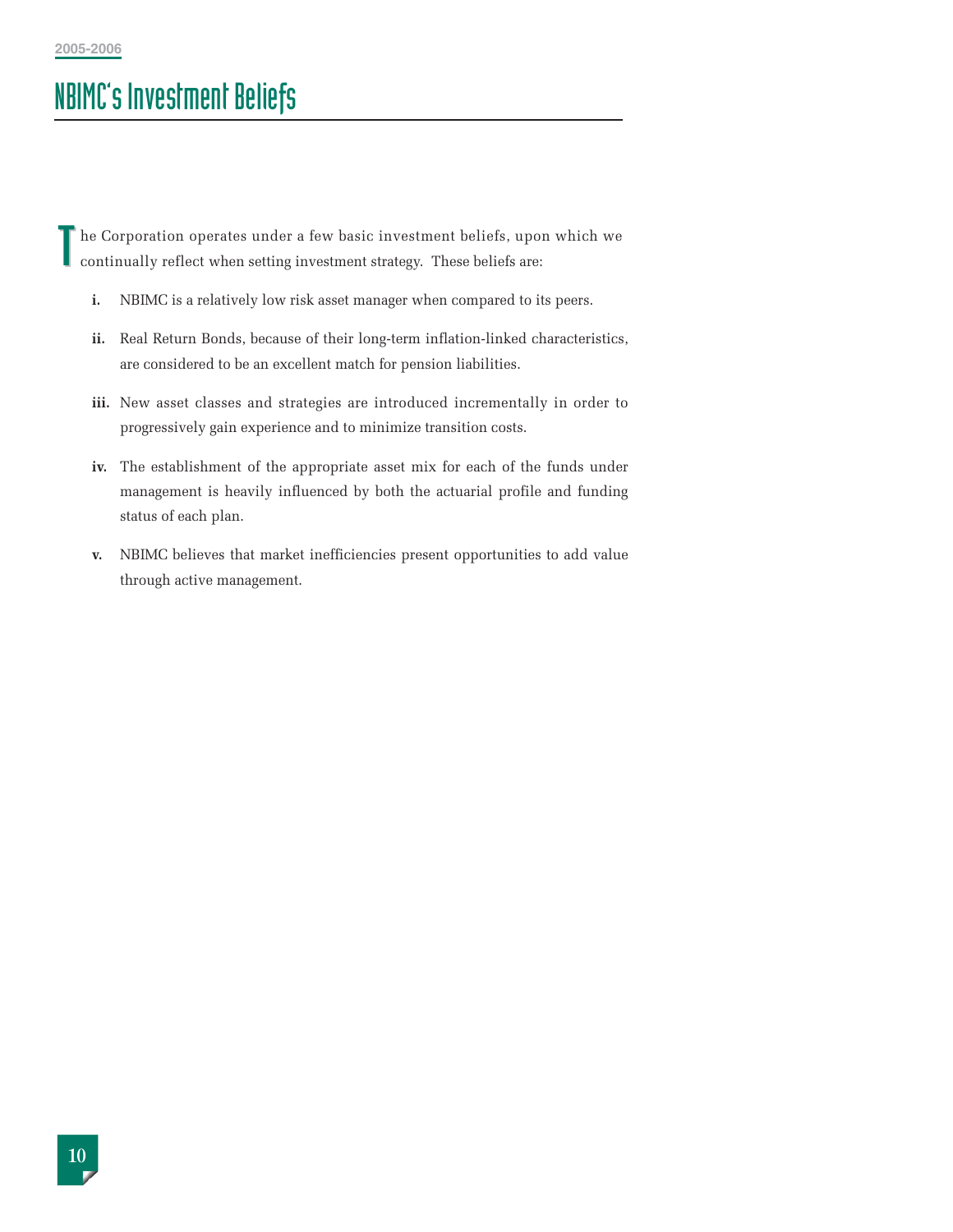### Management Discussion and Analysis

#### **Asset Mix**

**uring this year, the Corporation received an** actuarial valuation, as at April 2004, for the Judges' Pension Fund (JPF). Upon receipt, we conducted an asset liability analysis and with Board approval subsequently made a series of adjustments to the asset mix of the fund. Due to the improved funding position of the JPF the public equity asset mix component was reduced in favour of more fixed income exposure. The end result has the policy asset mix of the JPF replicating that of the Public Service Superannuation Fund.

It is important to point out that the study attempted to determine the best risk adjusted asset mix for the fund that will provide a long-run real return (after inflation) in excess of 4.25% per annum for the JPF. Actuarial assumptions use an expected inflation rate of 3.5% which results in a total expected nominal return (net of expenses) of approximately 7.9%.

In past reports, and in our earlier Investment Beliefs section, we have discussed our interest in real return types of assets. During the year we continued to diversify the portfolio by increasing our exposure to these types of assets with incremental increases in real estate and commodity exposure that were systematically deployed into the portfolios over the past year. We also marginally increased our Absolute Return Strategy exposure during the year. All of these increases were funded by reducing our cash asset class targets, and are in line with our goals of attaining the necessary actuarial return requirements, while at the same time reducing the expected risk to the funding ratios of each of the portfolios.

In late 2005 NBIMC changed the benchmark for our public Canadian Equity exposure from the S&P TSX Composite Index to the S&P TSX Equity Only Index. This change came about as a result of the planned introduction of income trust securities into the Composite Index on December 16, 2005. At that time we determined that we were uncomfortable with the fit of income trust exposure in our asset mix and wanted to ensure that we managed purely equity type securities. Our concerns with these securities have been primarily around index sector concentration issues and a lack of industry understanding of their risk and return characteristics. Our Research Team is currently investigating how income trust securities might fit within our overall asset mix design.

Actuarial valuations are undertaken by the plan sponsor and typically follow three year cycles. We received an actuarial valuation for the Public Service Superannuation Fund (PSSF) in early 2006, and plan to have completed a full review of fund's asset mix later in the year. As has been past practice we may also make adjustments to either the Teachers' Pension Plan (TPF) or the Judges' (JPF) based on the outcome of this analysis.

#### **Investment Performance**

NBIMC focuses on two main objectives in terms of investment performance: i) actuarial return requirements of the funds and ii) adding value through active management strategies.

The first objective is in regards to both the nominal and real return of the funds versus the actuarial return requirement that has been determined necessary to appropriately fund each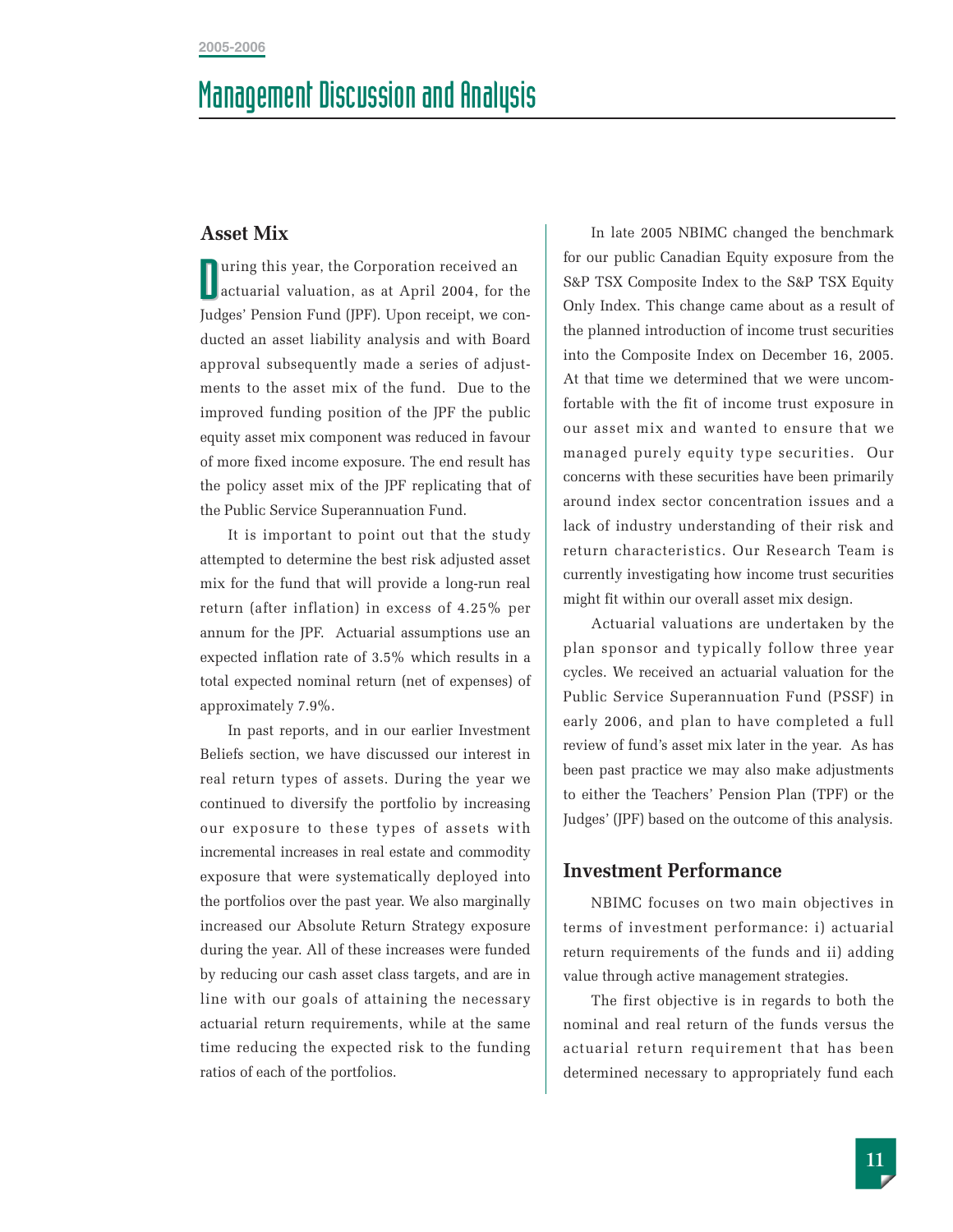pension plan. This return is a function of the asset mix development process which was discussed in the previous section. NBIMC is pleased to report that we not only exceeded both our nominal and real return hurdles during this past year, but have also exceeded these hurdles over the more important longer-term.

Returns for the year were outstanding. While this has been the second consecutive year in which each of our asset classes provided positive returns, we certainly do not expect this to be a long term trend. The most significant contributor to the funds' nominal performance during the year was the strong performance in public equity markets. Japan, Europe and Canadian equity markets all posted strong double digit returns. Real estate and infrastructure also produced excellent returns as our initial investments made in this asset class over the past few years have started to both distribute good interim cash flows and also grow in value. Fixed income investments provided a solid contribution, while commodities and absolute strategies contributed marginally. The earlier investments in our external private equity portfolio have also begun to realize good returns.

NBIMC's investment policy of fully hedging our currency exposure to foreign assets paid off well again this year as the Canadian dollar appreciated against the U.S. dollar, euro, pound sterling, and yen. We estimate that currency hedging was responsible for approximately \$174 million in investment gains, or 2.3%, of our total nominal return during the year.

The specific performance of each NBIMC asset portfolio and its respective benchmark is outlined in the following table.

#### **Fiscal 2005-06 Rates of Return** (Portfolio and Benchmarks) **Portfolio Benchmark**

|                                | Return  | Return <sup>2</sup> |
|--------------------------------|---------|---------------------|
| <b>Fixed Income</b>            |         |                     |
| <b>Nominal Bonds</b>           | 5.09%   | 4.93%               |
| <b>Short Term Assets</b>       | 3.01    | 2.84                |
| <b>Public Equity</b>           |         |                     |
| Canadian                       | 29.01 % | 28.70 %             |
| <b>United States</b>           | 13.82   | 14.48               |
| Europe                         | 30.77   | 30.56               |
| Japan                          | 50.57   | 47.48               |
| <b>Inflation Linked Assets</b> |         |                     |
| Real Return Bonds              | 11.78 % | 11.77 %             |
| Real Estate / Infrastructure   | 40.01   | 32.39               |
| Commodities                    | 1.98    | 1.49                |
| <b>Alternative Investments</b> |         |                     |
| Absolute Return                | 1.99%   | 2.84%               |
| Private Equity 1               | 9.60    | 21.03               |
| <b>Total Portfolio</b>         | 15.87 % | 15.78 %             |

*1) The NBIMC private equity portfolio is in its early stages. Portfolio returns are expected to converge to public Market Benchmark Returns over the next three to five years.*

*2) Benchmarks can be found at* 

*http://www.nbimc.com/Files/2005/Abridged-IP.pdf*

The primary performance objective, as outlined by the plan actuary, is to achieve a long run real return (i.e. return after inflation) objective of more than 4%. This is the most significant hurdle that we measure our performance against and is the primary factor that results in the security of the pension plan benefits.

The following chart illustrates the annual real return achieved by NBIMC since the inception of the Corporation. More importantly, the chart also illustrates that the cumulative real return since inception is 2.30% per annum higher than the 4% hurdle required by the actuary.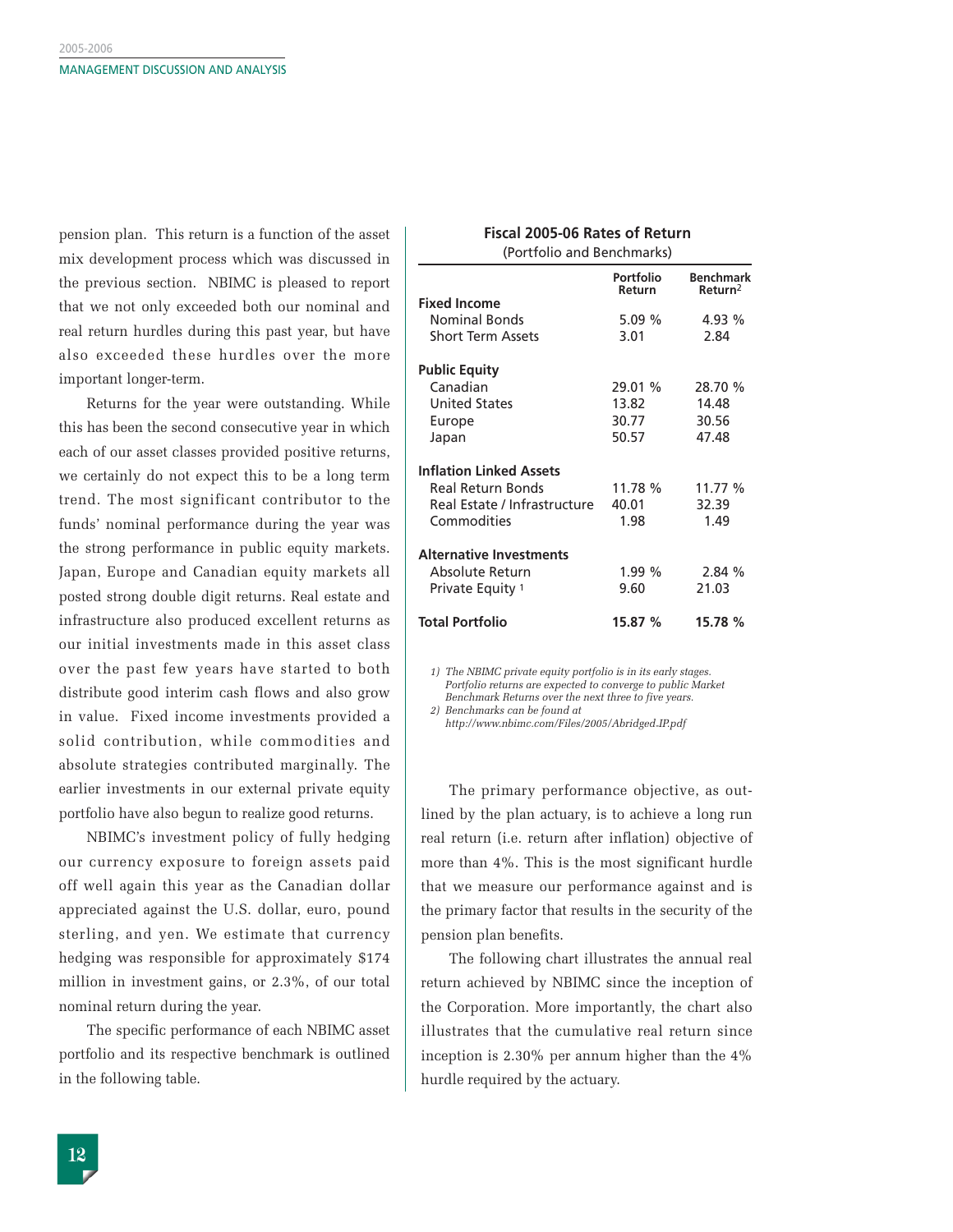### **Achieving the Long-Term Pension Promise**



The second investment performance objective for the Corporation is to add value, above its various asset class benchmarks, through active management strategies. This value added, relative to benchmark, is expected to first cover all of the Corporation's operating costs, and subsequently add an additional target of 42 basis points per annum to each fund.

Our active management activities continued to add value for a fifth consecutive year. These activities added 18.8 basis points of value, or approximately \$14.2 million.

We are pleased to have added value over our operating costs, as the past year was an extremely difficult period in which to add relative performance to the fund assets. Much like the periods observed over the prior year, volatility was the key issue as almost all asset classes experienced large inter-day movements from time-to-time. Particular security or company specific investment choices were difficult as the volatility kept the market on

edge, and companies with any perceived performance problems were dealt with harshly by the financial markets. Our experiences were not isolated to NBIMC, as a number of active external managers also struggled to add value against public security benchmarks.

This volatility made it very difficult from a portfolio management perspective to keep our asset mix in line with the investment policy mix. It also made it difficult to keep our foreign assets hedged and therefore not detract value from our active management activities.

The following chart illustrates the gross relative value added from the Corporation's active management activities over the past four years. It is broken down in terms of operating costs and excess (or net) value added performance.

#### **Adding Value after Covering Operating Costs**

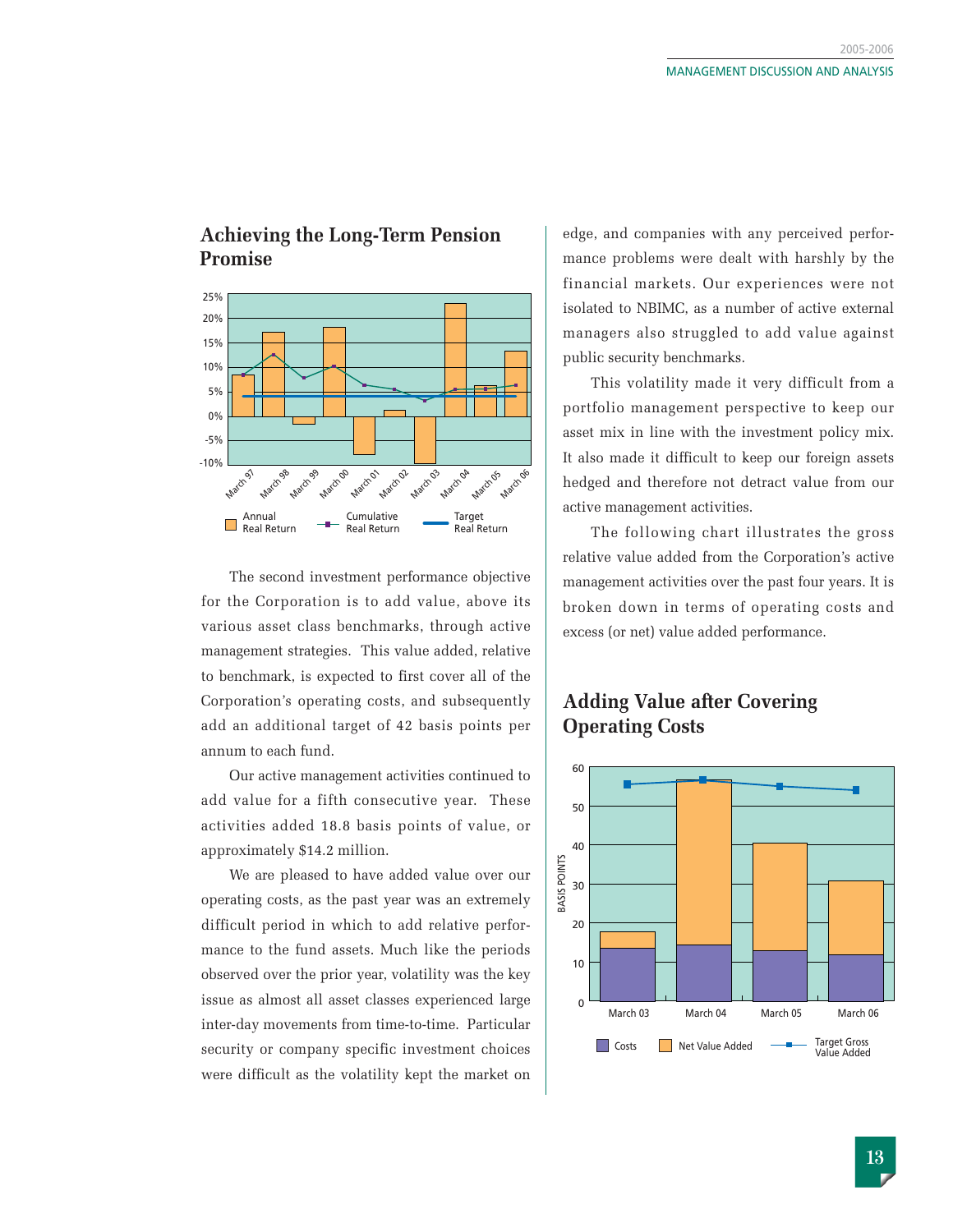#### **Risk Management**

As discussed regularly, risk management remains a very important focus. A disciplined approach to managing risk is critical to ensure that both pension plan contributions and benefits are stable and secure, and that we are able to meet our active investment management objectives.

It is important to reiterate that the Corporation has developed a number of risk management processes that are continually reviewed by senior management, which are summarized as follows:

- i) A Board risk management process policy that requires management to report to the Board annually on eight elements of risk. These elements include: investments, human resources, technology, legal, regulatory compliance, policy compliance, governance, reputation, communications and business strategy.
- ii) A weekly risk measurement of the overall pension plans' funding ratio. This item is reported to the Board on a quarterly basis.
- iii) A weekly risk measurement of the Corporation's active management activities.
- iv) A weekly Compliance Report on activities related to both investment policies and internal procedures.
- v) A management led Investment Risk Management Committee which reviews and considers for recommendation all proposed changes to internal operating procedures. This could include procedures that affect investment valuation,

risk measurement, or proposed new investment activities and instruments. This Committee met on three occasions during the year.

- vi) An Information Technology Risk Management Committee that provides guidance to the Corporation on all technology related matters. This Committee met on three occasions during the year.
- vii) A business resumption and continuity plan.

Last year we reported that we had been working diligently to reduce the implied risk in the overall plan portfolios by approximately one third through our asset mix diversification strategy. This year we were able to review and validate our internal risk management measurement system by comparing the implied (or expected) risk metrics developed by our models, with the actual observed results that we have created over the past thirty months. While we recognize that this is a relatively short time period, our analysis indicated that our risk metrics compared favourably with our experience to date.

During the year, NBIMC's Board Audit Committee retained the services of an external advisor to perform an internal audit function within the Corporation. This advisor works under the direction of the Committee and will help to review and provide advice on internal controls within the Corporation. As a first order of business, the advisor conducted a full review of NBIMC's Compliance Process and Procedures and reported their findings to the Committee in early 2006. Further audit projects are scheduled for the upcoming fiscal year.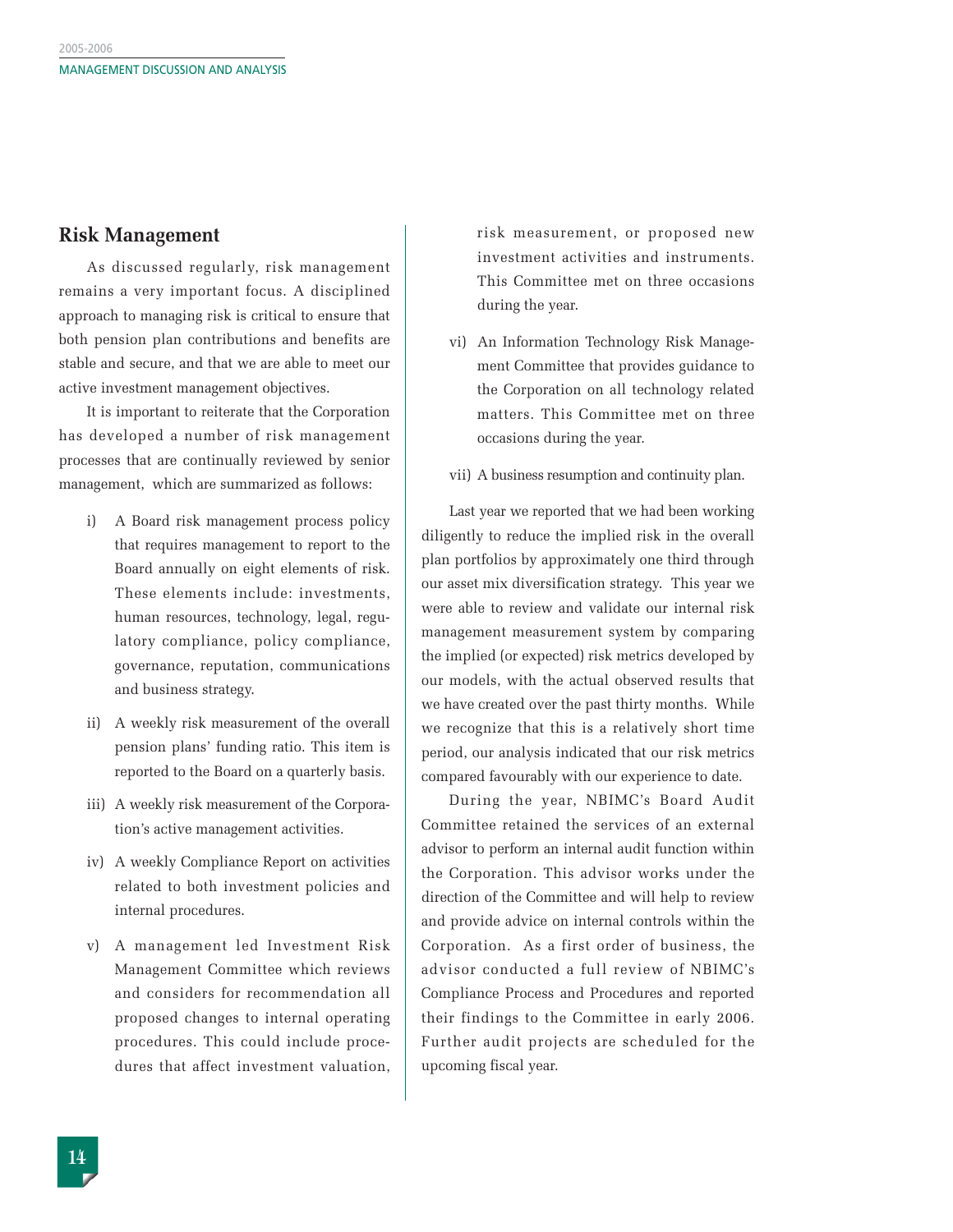#### **Operating Costs**

Operating costs are an important element (to be deducted) in the determination of the final net returns for assets under management. When comparing performance between funds it is important to ensure one is comparing net fund returns, not gross returns. Lower costs result in higher comparative returns.

Operating costs include all of the expenses incurred by the Corporation to act as trustee for each pension fund, to manage the applicable assets, and to deploy our active management strategies. Cost minimization is an extremely important focus as it directly impacts each fund's net investment return, and is especially relevant in the current environment of lower return expectations across most asset classes. It is also important to note that NBIMC's active management performance is measured on a net basis after all of the Corporation's operating costs are accounted for.

Typical investment industry practice is for managers to state their annual operating costs as a percentage of assets under management. In our case this would represent approximately 0.120% (12.0 basis points) versus 0.13% last year. Absolute operating expenses of approximately \$9.0

million were slightly higher versus the year prior, but within our budget for the year. Year over year increases can essentially be attributed to variable expenses which are a function of the amount of assets under management. The improvement in the reported expense ratio can be attributed to the increase in assets under management.

There are a number of ways that we attempt to benchmark the amount of our expenses versus peer fund managers. First, we continue to compare favourably from internally conducted comparisons of information that becomes publicly available from the annual reports put forward by our public sector peer funds. We also compare favourably to external pension plan sponsor surveys. *SEI Investments*<sup>1</sup> have published research indicating that the median annual manager operating costs, from a survey of Defined Benefit Pension plans with assets greater than \$1B, was 35.1 bp.

Based on these comparisons, we are pleased to once again report that NBIMC's operating costs are very low compared to the average fund operating cost. Maintaining this low cost structure helps to maximize the assets that are available to pay pension benefits.

<sup>1. &</sup>quot;2005 Pension Plan Sponsor Fee Survey", SEI Investments Canada, (http://www.seic.ca/institutions/documents/FeeStudy2005.pdf).